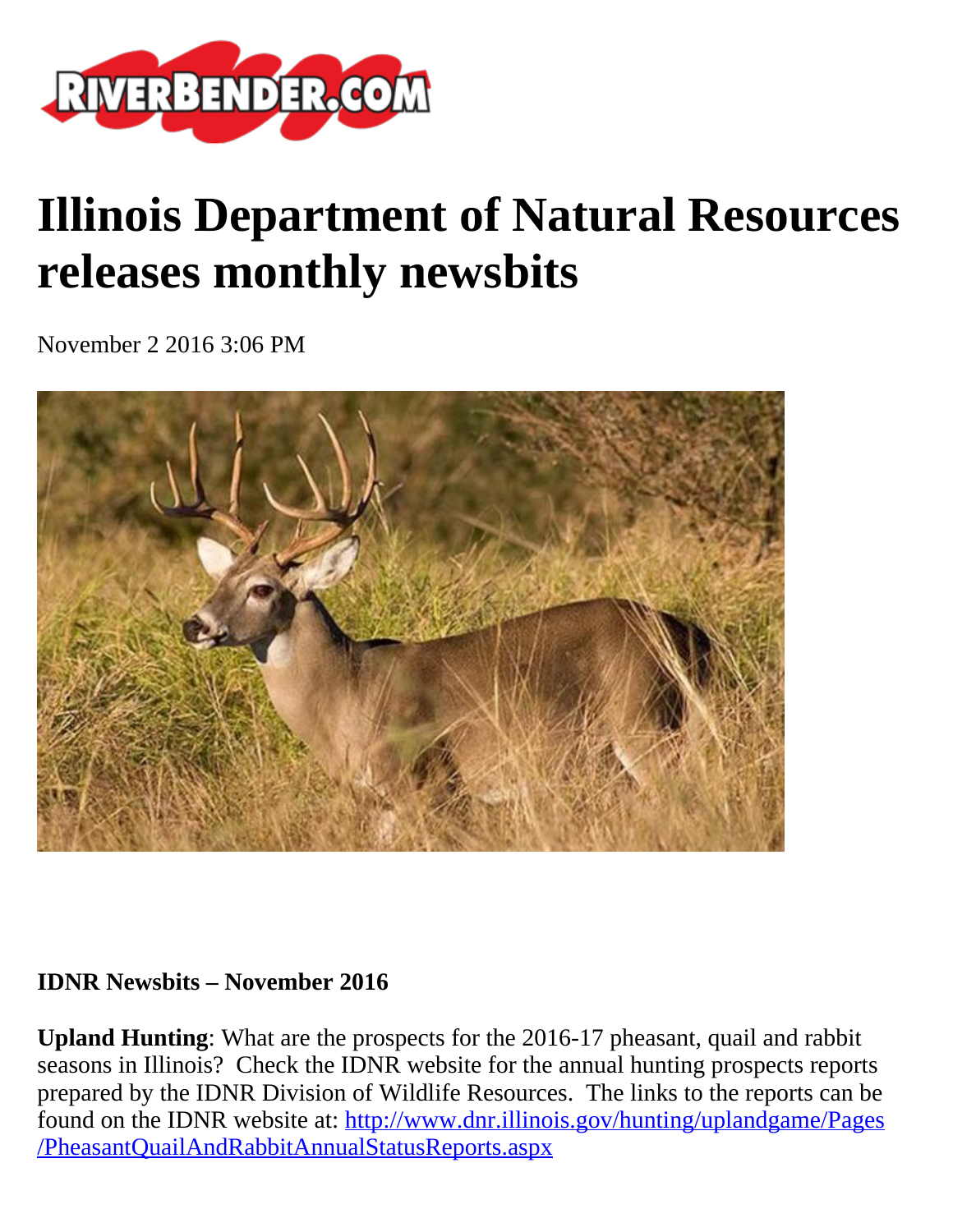**Remaining Firearm Deer Permits:** A limited number of Illinois firearm and muzzleloader deer permits are available over-the-counter (OTC) from DNR Direct license and permit vendors through Dec. 4, or until quotas are exhausted. Find a vendor near you at this link:<http://www.dnr.illinois.gov/LPR/Pages/LicensePermitVendors.aspx>

**Archery Deer and Fall Turkey Permits**: Illinois Archery Deer and Illinois Archery Fall Turkey seasons are open through Jan. 15, 2017. Permits are available over-thecounter at DNR Direct license and permit vendors. Find a vendor near you at this link:

<http://www.dnr.illinois.gov/LPR/Pages/LicensePermitVendors.aspx>

**CWD Sampling**: Deer hunters statewide are encouraged to allow samples to be taken for chronic wasting disease (CWD) testing from adult deer they harvest. Check the IDNR website at this link for locations that are serving as CWD sampling stations, taking samples from entire deer or deer heads through Jan. 15, 2017: [http://www.dnr.](http://www.dnr.illinois.gov/programs/CWD/Documents/CWDSamplingLocations.pdf) [illinois.gov/programs/CWD/Documents/CWDSamplingLocations.pdf](http://www.dnr.illinois.gov/programs/CWD/Documents/CWDSamplingLocations.pdf)

**Spring Turkey Applications**: Resident hunters may now apply for the first lottery for 2017 Illinois Spring Wild Turkey Season permits online. Go to the IDNR website for more information at this link: [https://www.dnr.illinois.gov/hunting/Pages](https://www.dnr.illinois.gov/hunting/Pages/TurkeyHunting.aspx) [/TurkeyHunting.aspx](https://www.dnr.illinois.gov/hunting/Pages/TurkeyHunting.aspx)

The **application deadline** for the first lottery for 2017 resident spring turkey permits is **Dec. 1, 2016**.

**Online Free Site Hunting Permits:** Hunters are reminded that Free Site Hunting Permits (windshield cards) to hunt upland, forest game and waterfowl at IDNR sites are available online from the IDNR website at [https://www.dnr.illinois.gov/hunting/Pages](https://www.dnr.illinois.gov/hunting/Pages/PublicHuntingAreas.aspx) [/PublicHuntingAreas.aspx.](https://www.dnr.illinois.gov/hunting/Pages/PublicHuntingAreas.aspx)

Follow the link to windshield card page. For information or assistance, hunters should contact the site where they intend to hunt.

**Hunting Regulations**: For information on Illinois hunting seasons and regulations, click here for the *Illinois Digest of Hunting and Trapping Regulations 2016-2017*: <http://www.dnr.illinois.gov/hunting/Documents/HuntTrapDigest.pdf>

For information on waterfowl hunting seasons and regulations in Illinois, click on the *Illinois Digest of Waterfowl Hunting Regulations 2016-2017* here: [http://www.dnr.](http://www.dnr.illinois.gov/hunting/Documents/DigestWaterfowlHuntingRegulations.pdf) [illinois.gov/hunting/Documents/DigestWaterfowlHuntingRegulations.pdf](http://www.dnr.illinois.gov/hunting/Documents/DigestWaterfowlHuntingRegulations.pdf)